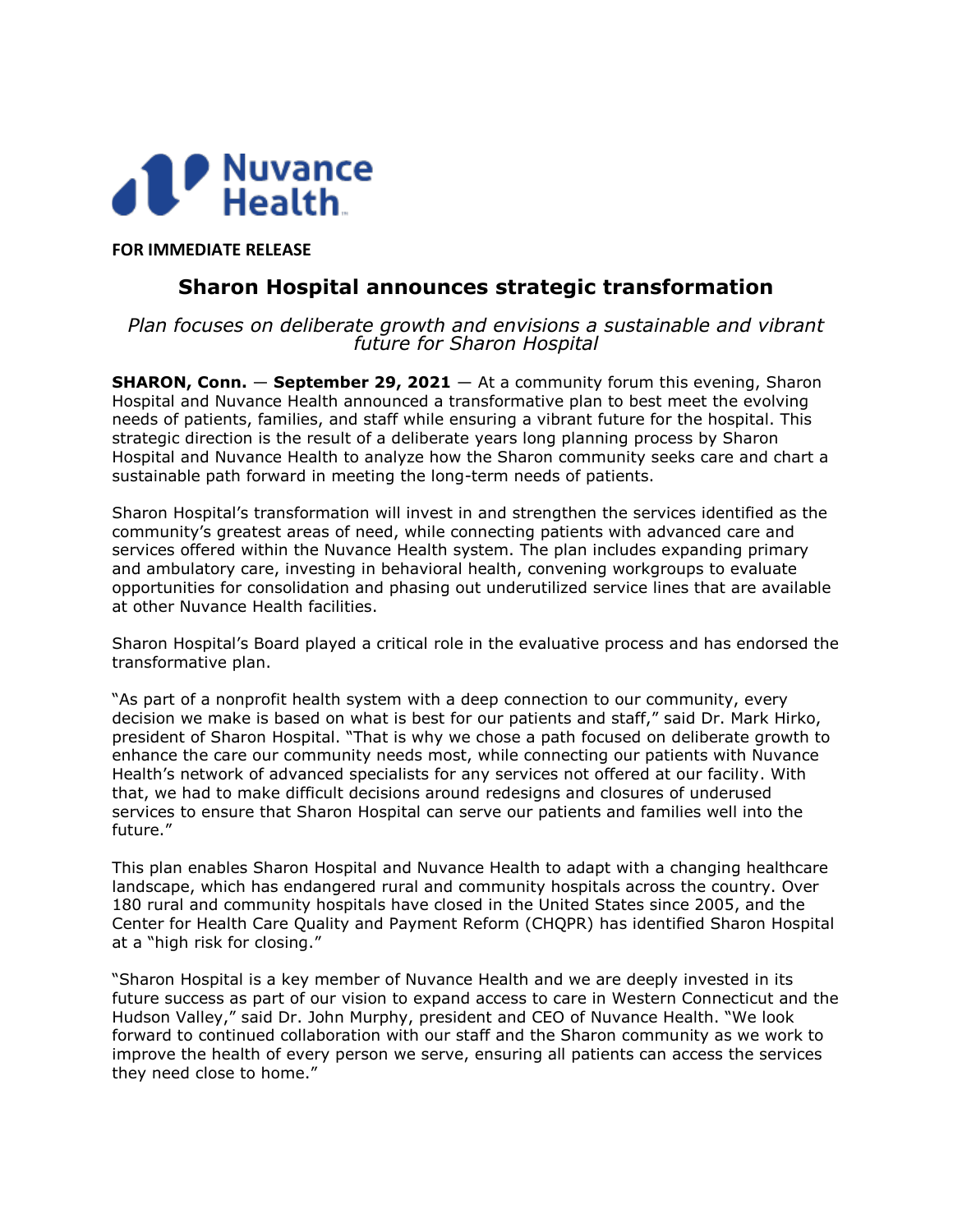The recorded session and a copy of the digital presentation are accessible on the website. Community members are encouraged to submit follow-up questions and concerns by emailing [sharonhospital@nuvancehealth.org](mailto:sharonhospital@nuvancehealth.org) or calling (845) 554-1734 with their name and phone number.

This plan includes:

- **Expanding Primary & Ambulatory Care:** Sharon Hospital will pursue opportunities to expand its primary care footprint and ambulatory service offerings to best meet the current and future needs of the Sharon community. Investing in these services will allow Sharon Hospital to prevent, detect, monitor, and treat health issues earlier, improving patient outcomes and reducing the need for more complex care that requires a hospital stay.
- **Investing in Behavioral Health:** Sharon Hospital will expand their adult behavioral health offerings to fill a gap in care in the surrounding region. By expanding adult behavioral health offerings, Sharon Hospital can better meet the needs of our growing 65+ population and expand our services to adolescents and adults with intellectual and developmental disabilities in the future.
- **Consolidating Inpatient Care Services to Capture Efficiencies in Staffing and Care:** Sharon Hospital will convene clinical and administrative work groups, including physicians and nurses, to develop a plan to effectively consolidate inpatient care services. These workgroups will ultimately allow for more effectively assigned staff and resources to better serve the needs of our patients, while keeping patients at Sharon Hospital whenever possible.
- **Phasing Out Labor & Delivery:** Sharon Hospital has seen fewer than 200 annual deliveries for the past four years, an average rate of fewer than one delivery per day, some days passing with no births at all in a fully staffed unit. An underused Labor & Delivery unit cannot be maintained while also ensuring Sharon Hospital can continue serving its patients and community in the long-term.

Sharon Hospital plans to close its Labor & Delivery unit, pending regulatory approval, phasing out these services over the course of eight to 12 months to allow all of today's expectant mothers who planned to deliver at Sharon Hospital to do so. Nuvance Health is committed to working with future mothers in the Sharon community to find the right facility for them, while understanding these decisions are ultimately a choice between each woman, her family, and her care team.

 **Consolidating Surgical Services to a More Efficient and Productive Model:**  Sharon Hospital will convene work groups of administrative and clinical staff, including physicians and nurses, to develop an operational plan to evaluate the days and hours of operating room availability to improve the efficiency of the currently practiced surgical schedule.